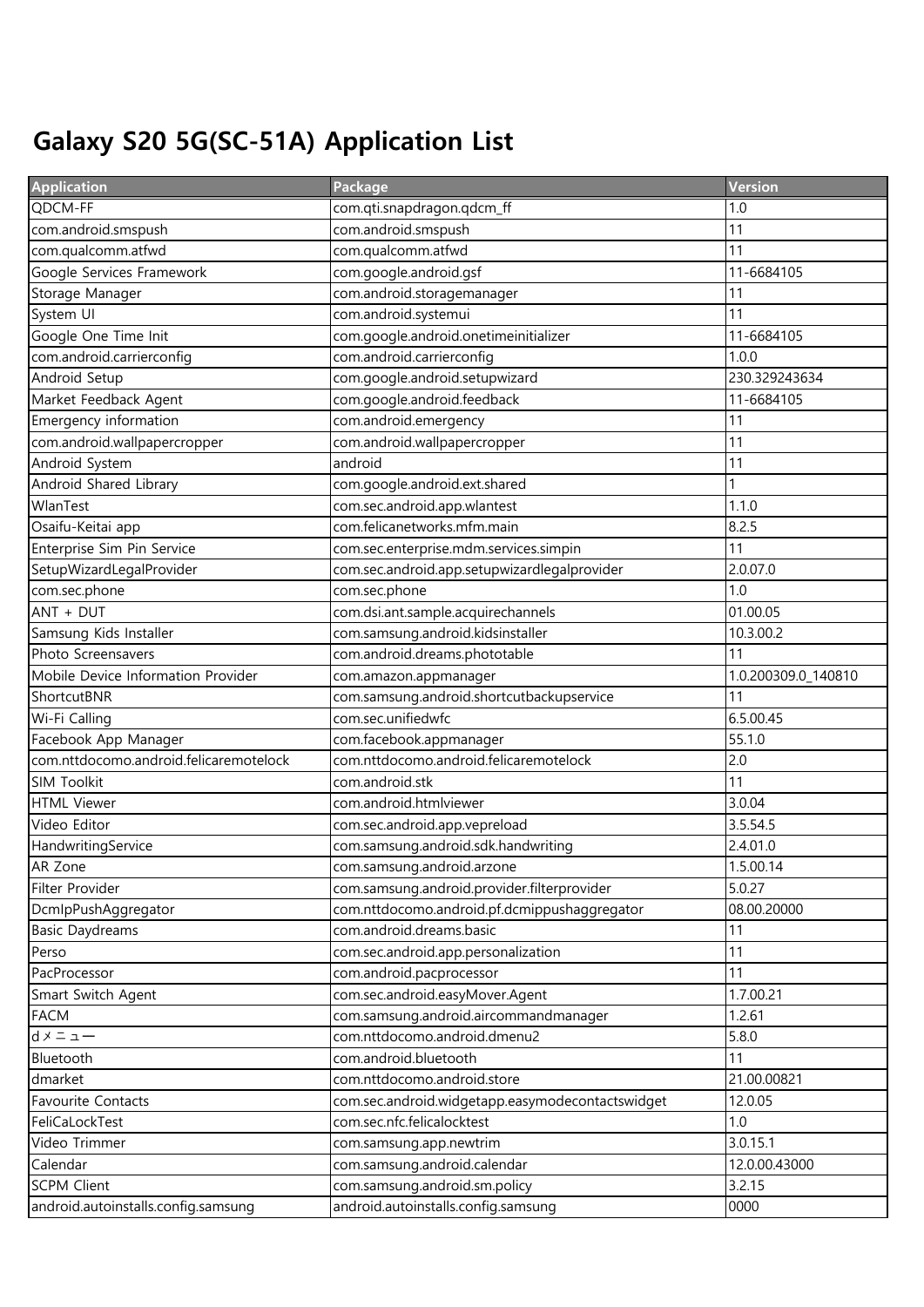| Print Service Recommendation Service | com.google.android.printservice.recommendation  | 1.3.0             |
|--------------------------------------|-------------------------------------------------|-------------------|
| Osaifu-Keitai WebPlugin Setup        | com.felicanetworks.mfw.a.boot                   | 3.1.1             |
| CarrierDefaultApp                    | com.android.carrierdefaultapp                   | 11                |
| Hiya Service                         | com.hiya.star                                   | 2.8.0-samsung-791 |
| +Message                             | com.nttdocomo.android.msg                       | 54.40.1700        |
| SecurityLogAgent                     | com.samsung.android.securitylogagent            | 10.1.00.1         |
| InitOnce                             | com.samsung.japan.initonce                      | 1.0               |
| <b>DRParser Mode</b>                 | com.sec.android.app.parser                      | 12.0.00.4         |
| <b>Automation Test</b>               | com.sec.android.app.DataCreate                  | 1.1               |
| TetheringAutomation                  | com.sec.automation                              | 2.0.1             |
| Secure UI Service                    | com.qualcomm.qti.services.secureui              | 2.7.2             |
| SimMobilityKit                       | com.samsung.ims.smk                             | 1.3.20            |
| Netflix                              | com.netflix.mediaclient                         | 1.0.0             |
| Samsung Internet                     | com.sec.android.app.sbrowser                    | 13.0.1.65         |
| <b>NFC</b>                           | com.android.nfc                                 | 11                |
| Osaifu-Keitai Setting Application    | com.felicanetworks.mfs                          | 5.3.0             |
| Clock                                | com.sec.android.app.clockpackage                | 12.0.00.51        |
| <b>Briefing</b>                      | flipboard.boxer.app                             | 3.2.13            |
| MDMApp                               | com.samsung.android.mdm                         | 1.0               |
| com.samsung.android.container        | com.samsung.android.container                   | 11                |
| System Tracing                       | com.android.traceur                             | 1.0               |
| PartnerNetflixActivation             | com.netflix.partner.activation                  | 1.0.0             |
| EasyOneHand                          | com.sec.android.easyonehand                     | 5.0               |
| Auto Hotspot                         | com.sec.mhs.smarttethering                      | 1.0.91.0          |
| Network Service                      | com.nttdocomo.android.networkservice            | 02.00.00002       |
| Moji-Henshu                          | com.nttdocomo.android.voiceeditor               | 0P.00.00000       |
| Clipboard edge                       | com.samsung.android.app.clipboardedge           | 3.0.07            |
| Companion Device Manager             | com.android.companiondevicemanager              | 11                |
| Nearby Service                       | com.samsung.android.allshare.service.mediashare | 3.0.11.17         |
| BluetoothTest                        | com.sec.android.app.bluetoothtest               | 11                |
| AASAservice                          | com.samsung.aasaservice                         | $\overline{15}$   |
| Launcher                             | com.sec.android.emergencylauncher               | 1.1.00.19         |
| Safety Information                   | com.samsung.safetyinformation                   | 3.0.29.0          |
| Select background music              | com.sec.android.app.ve.vebgm                    | 1.1.04.0          |
| SmartFittingService                  | com.samsung.android.smartfitting                | 1.4.14.0          |
| StickerCenter                        | com.samsung.android.stickercenter               | 2.0.00.19         |
| Call & text on other devices         | com.samsung.android.mdecservice                 | 3.0.00.39         |
| ChromeCustomizations                 | com.sec.android.app.chromecustomizations        | 3.0.28            |
| Wi-Fi Direct                         | com.samsung.android.allshare.service.fileshare  | 3.1.11.17         |
| Bluetooth MIDI Service               | com.android.bluetoothmidiservice                | R-initial         |
| AppLinker                            | com.sec.android.app.applinker                   | 2.1.10            |
| SilentLogging                        | com.sec.modem.settings                          | 1.0.1             |
| FactoryCamera                        | com.sec.factory.camera                          | 3.4.37            |
| Cameralyzer                          | com.sec.factory.cameralyzer                     | 3.3.20.8210       |
| docomo Authenticator                 | com.nttdocomo.android.accountauthenticator      | 23.0.20           |
| com.nttdocomo.android.anmane2        | com.nttdocomo.android.anmane2                   | 00.00.00004       |
| EmergencyProvider                    | com.sec.android.provider.emergencymode          | 1.1.00.4          |
| Dual Messenger                       | com.samsung.android.da.daagent                  | 3.1.00.0          |
| Live Message                         | com.samsung.android.service.livedrawing         | 3.3.15            |
| FeliCa Test                          | com.sec.android.app.felicatest                  | 2.0.0             |
| Common phrase                        | jp.co.omronsoft.mushroom.commonphrase           | 1.0               |
| Samsung capture                      | com.samsung.android.app.smartcapture            | 4.4.27            |
| Wearable Manager Installer           | com.samsung.android.app.watchmanagerstub        | 2.1.01.20006      |
|                                      |                                                 |                   |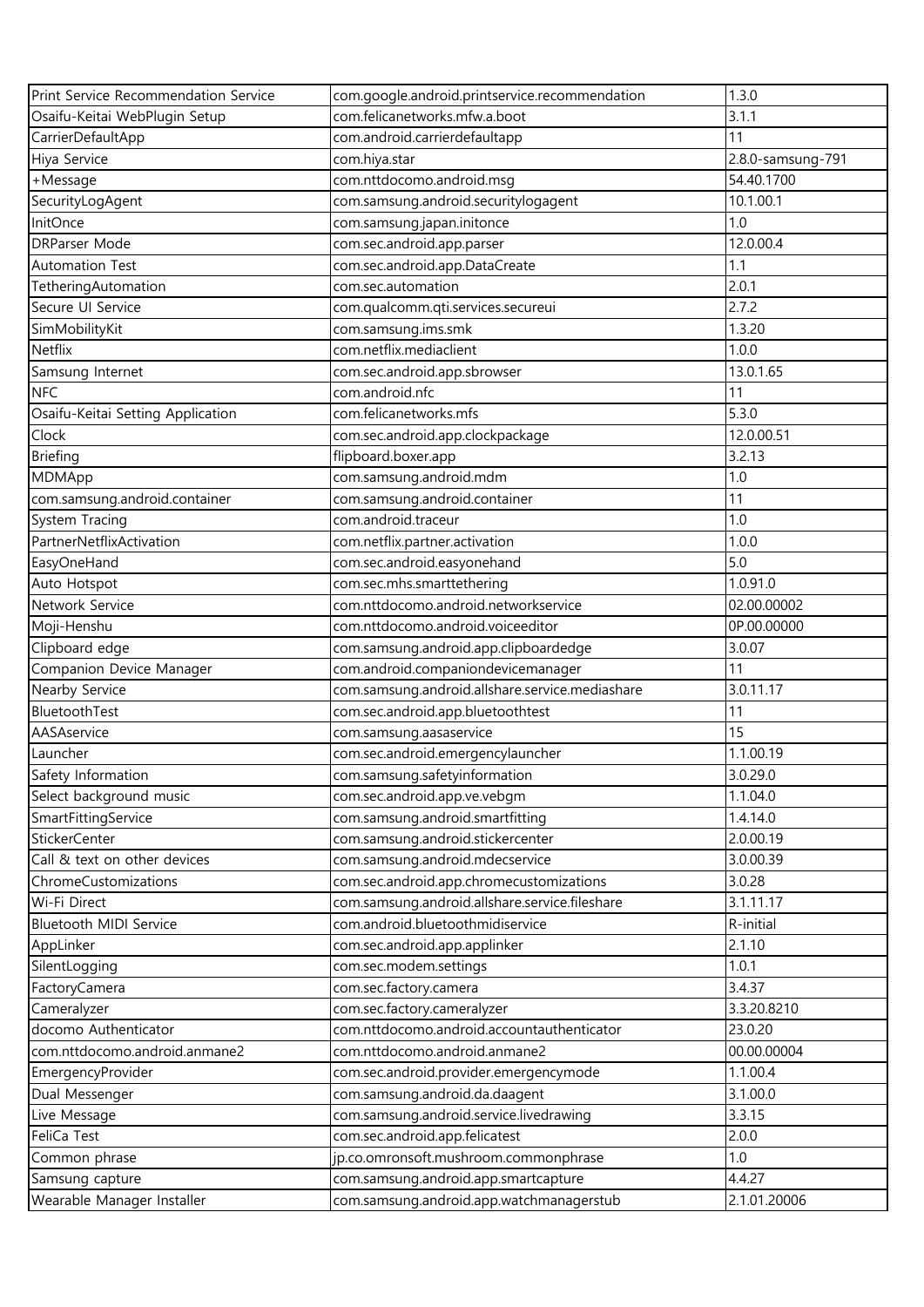| com.google.android.captiveportallogin       | com.google.android.captiveportallogin                       |                  |
|---------------------------------------------|-------------------------------------------------------------|------------------|
| com.google.android.captiveportallogin       | com.google.android.captiveportallogin                       |                  |
| CaptivePortalLogin                          | com.google.android.captiveportallogin                       | r_aml_300900700  |
| com.google.android.captiveportallogin       | com.google.android.captiveportallogin                       |                  |
| com.google.android.captiveportallogin       | com.google.android.captiveportallogin                       |                  |
| com.google.android.captiveportallogin       | com.google.android.captiveportallogin                       |                  |
| com.google.android.captiveportallogin       | com.google.android.captiveportallogin                       |                  |
| com.google.android.captiveportallogin       | com.google.android.captiveportallogin                       |                  |
| com.android.wallpaperbackup                 | com.android.wallpaperbackup                                 | 11               |
| <b>MDE Service Framework</b>                | com.samsung.android.mdx.kit                                 | 1.1.45.3         |
| com.samsung.android.wifi.resources          | com.samsung.android.wifi.resources                          | 1.0              |
| Dictionary                                  | com.diotek.sec.lookup.dictionary                            | 3.002.013        |
| <b>BBCAgent</b>                             | com.samsung.android.bbc.bbcagent                            | 5.0.00.16        |
| <b>IMS Settings</b>                         | com.samsung.advp.imssettings                                | 1.0              |
| Certificate Installer                       | com.android.certinstaller                                   | 11               |
| ANT+ Plugins Service                        | com.dsi.ant.plugins.antplus                                 | 3.8.00           |
| com.samsung.android.brightnessbackupservice | com.samsung.android.brightnessbackupservice                 | 11               |
| Reminder                                    | com.samsung.android.app.reminder                            | 12.0.00.45000    |
| AR Doodle                                   | com.samsung.android.ardrawing                               | 2.5.00.8         |
| Honey Board                                 | com.samsung.android.honeyboard                              | 5.2.00.78        |
| DecomeEmojiManager                          | jp.co.omronsoft.android.decoemojimanager_docomo             | 1.13.1-d-01-2110 |
| Wi-Fi Tips                                  | com.samsung.android.net.wifi.wifiguider                     | 1.5.00.67        |
| Samsung ApexService                         | com.sec.android.app.apex                                    | 3.3.10           |
| Tools                                       | com.sec.android.app.quicktool                               | 8.2.32           |
|                                             |                                                             | 11               |
| Key Chain                                   | com.android.keychain                                        |                  |
| Android R Easter Egg                        | com.android.egg                                             | 1.0<br>11        |
| Bookmark Provider                           | com.android.bookmarkprovider                                |                  |
| Dsms                                        | com.samsung.android.dsms                                    | 2.0.03           |
| Keyboard Content Center                     | com.samsung.android.icecone                                 | 1.3.00.32        |
| FeliCaLock                                  | com.samsung.felicalock                                      | 2.0              |
| Motion photo Viewer                         | com.samsung.android.motionphoto.viewer                      | 1.0.33           |
| Quick Share                                 | com.samsung.android.aware.service                           | 3.2.11.17        |
| DOCOMO Initialization                       | com.nttdocomo.android.initialization                        | 0P.00.00001      |
| SecureElementApplication                    | com.android.se                                              | 11               |
| マイマガジン                                      | com.nttdocomo.android.mymagazine                            | 06.00.10002      |
| Dictionary                                  | com.diotek.diodict4.EDictionary                             | 4.09.007         |
| com.android.providers.partnerbookmarks      | com.android.providers.partnerbookmarks                      | 11               |
| docomo LIVE UX backup                       | com.nextbit.app                                             | 13.0.0           |
| Smart View                                  | com.samsung.android.smartmirroring                          | 8.2.11.21        |
| <b>USBSettings</b>                          | com.sec.usbsettings                                         | 1.0              |
| Sound picker                                | com.samsung.android.app.soundpicker                         | 10.0.11.7        |
| MAPS Agent                                  | com.samsung.android.mapsagent                               | 1.0.00.6         |
| slocation                                   | com.samsung.android.location                                | 1.5.01.103       |
| Samsung text-to-speech engine               | com.samsung.SMT                                             | 3.1.01.9         |
| com.sec.enterprise.knox.attestation         | com.sec.enterprise.knox.attestation                         | 1.0.3            |
| Sim App Dialog                              | com.android.simappdialog                                    | 11               |
| Weather                                     | com.sec.android.daemonapp                                   | 1.6.30.37        |
| Link Sharing                                | com.samsung.android.app.simplesharing                       | 12.0.00.17       |
| EmergencyManagerService                     | com.sec.android.emergencymode.service                       | 1.1.00.32        |
| Live Transcribe & Sound Notifications       | com.google.audio.hearing.visualization.accessibility.scribe | 4.0.336034712    |
| Print Spooler                               | com.android.printspooler                                    | 11               |
| Knox Enrollment Service                     | com.sec.enterprise.knox.cloudmdm.smdms                      | 2.1.27           |
| com.sec.bcservice                           | com.sec.bcservice                                           | 2.0              |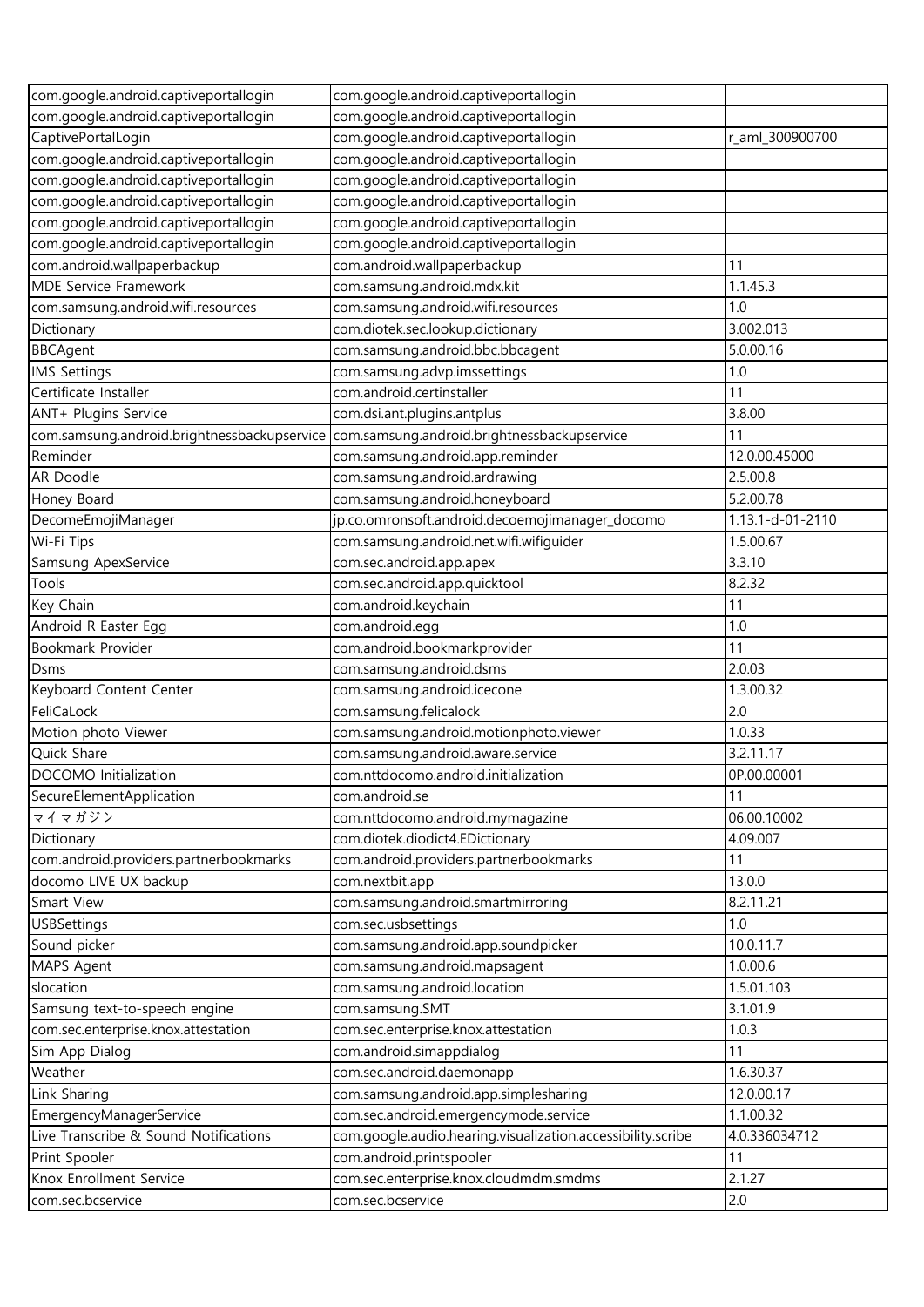| <b>ANT HAL Service</b><br>com.dsi.ant.server<br>3.0.0<br>3.7.20.0<br><b>Bixby Vision</b><br>com.samsung.android.visionintelligence<br>Service provider location<br>com.sec.location.nfwlocationprivacy<br>1.0.10<br>Samsung Daily<br>com.samsung.android.app.spage<br>4.3.00.8<br>com.nttdocomo.android.screenlockservice<br>ScreenLockService<br>0M.00.00001<br>3.5.54.5<br>Create movie<br>com.samsung.app.highlightplayer<br>com.samsung.ucs.agent.ese<br>11<br>com.samsung.ucs.agent.ese<br>Mobile FeliCa Client<br>com.felicanetworks.mfc<br>6.2.0<br>1.0<br>SecVideoEngineService<br>com.sec.sve<br>Autofill with Samsung Pass<br>2.5.01.13<br>com.samsung.android.samsungpassautofill<br><b>ANT Radio Service</b><br>com.dsi.ant.service.socket<br>4.15.20<br>com.samsung.android.app.aodservice<br>6.1.40<br>AlwaysOnDisplay<br>AR Emoji<br>com.samsung.android.aremoji<br>5.0.00.22<br>AR Emoji Editor<br>com.samsung.android.aremojieditor<br>4.3.01.3<br>Accessibility<br>12.0.00.61<br>com.samsung.accessibility<br>com.samsung.android.app.appsedge<br>7.0.35.0<br>Apps<br>Authentication Framework<br>com.samsung.android.authfw<br>2.5.01.4<br>com.sec.android.autodoodle.service<br>AutoDoodle<br>2.9.11.32<br>AR Emoji Stickers<br>com.sec.android.mimage.avatarstickers<br>2.9.11.38<br>com.android.backupconfirm<br>11<br>com.android.backupconfirm<br>BadgeProvider<br>com.sec.android.provider.badge<br>2.1.00.9<br>SmartThings<br>10.1.01.10<br>com.samsung.android.beaconmanager<br>com.samsung.android.biometrics.app.setting<br>1.0.0<br>com.samsung.android.biometrics.app.setting<br><b>Bixby Dictation</b><br>com.samsung.android.bixby.service<br>3.0.00.7<br>com.samsung.android.bixbyvision.framework<br><b>BixbyVision Framework</b><br>3.7.50.0<br><b>Blocked Numbers Storage</b><br>com.android.providers.blockednumber<br>11<br>Blue light filter<br>com.samsung.android.bluelightfilter<br>4.0.0<br>11<br>Default Print Service<br>com.android.bips<br>11<br>com.samsung.android.cidmanager<br>CIDManager<br><b>CMFA Framework</b><br>com.samsung.android.cmfa.framework<br>1.0.00.18<br>CMHProvider<br>6.0.46<br>com.samsung.cmh<br><b>CSC</b><br>1.0.1.0<br>com.samsung.sec.android.application.csc<br>CallBGProvider<br>com.samsung.android.callbgprovider<br>12.0.00.24<br>CallContentProvider<br>com.samsung.android.incall.contentprovider<br>12.0.00.5<br>com.android.calllogbackup<br>11<br>Call Log Backup/Restore<br>2.0<br>ClipboardSaveService<br>com.samsung.clipboardsaveservice<br>com.samsung.android.app.cocktailbarservice<br>7.0.36.0<br>Edge panels<br>Work profile<br>com.samsung.android.knox.containeragent<br>2.7.05001015<br>jp.co.nttdocomo.anshinmode<br>あんしんフィルター for docomo<br>0.0.6<br>11.00.00000<br>APN switching control<br>com.nttdocomo.android.apnsw<br>0J.00.20F03<br>docomo Application Manager<br>com.nttdocomo.android.applicationmanager<br>AUTO-GPS<br>com.nttdocomo.android.atf<br>0G.00.00001<br>2.4.1<br>BridgingLauncher<br>jp.co.nttdocomo.bridgelauncher<br>docomo cloud settings<br>com.nttdocomo.android.cloudset<br>01.00.00003<br>docomo phonebook<br>29.00.00102<br>com.android.contacts<br>スケジュール/メモ・トルカ同期<br>35.330.5000<br>com.nttdocomo.android.databackup<br>26.00.77000<br>docomo Data Copy<br>com.nttdocomo.android.sdcardbackup<br>com.nttdocomo.android.devicehelp<br>0G.00.00003<br>Osusume hint<br>Facebook App Installer<br>com.facebook.system<br>55.1.0<br>com.facebook.services<br>Facebook Services<br>54.0.12<br>com.nttdocomo.android.idmanager<br>0R.00.00007<br>d ACCOUNT setting<br>docomo location information<br>jp.co.nttdocomo.lcsapp<br>00.00.00004 | com.google.ar.core | com.google.ar.core | 0 |
|------------------------------------------------------------------------------------------------------------------------------------------------------------------------------------------------------------------------------------------------------------------------------------------------------------------------------------------------------------------------------------------------------------------------------------------------------------------------------------------------------------------------------------------------------------------------------------------------------------------------------------------------------------------------------------------------------------------------------------------------------------------------------------------------------------------------------------------------------------------------------------------------------------------------------------------------------------------------------------------------------------------------------------------------------------------------------------------------------------------------------------------------------------------------------------------------------------------------------------------------------------------------------------------------------------------------------------------------------------------------------------------------------------------------------------------------------------------------------------------------------------------------------------------------------------------------------------------------------------------------------------------------------------------------------------------------------------------------------------------------------------------------------------------------------------------------------------------------------------------------------------------------------------------------------------------------------------------------------------------------------------------------------------------------------------------------------------------------------------------------------------------------------------------------------------------------------------------------------------------------------------------------------------------------------------------------------------------------------------------------------------------------------------------------------------------------------------------------------------------------------------------------------------------------------------------------------------------------------------------------------------------------------------------------------------------------------------------------------------------------------------------------------------------------------------------------------------------------------------------------------------------------------------------------------------------------------------------------------------------------------------------------------------------------------------------------------------------------------------------------------------------------------------------------------------------------------------------------------------------------------------------------------------------------------------------------------------------------------------------------------------------------------------------------------------------------------------------------------------------------------------------------------------------------------------------------------------------------------------------------------------------------------------------------|--------------------|--------------------|---|
|                                                                                                                                                                                                                                                                                                                                                                                                                                                                                                                                                                                                                                                                                                                                                                                                                                                                                                                                                                                                                                                                                                                                                                                                                                                                                                                                                                                                                                                                                                                                                                                                                                                                                                                                                                                                                                                                                                                                                                                                                                                                                                                                                                                                                                                                                                                                                                                                                                                                                                                                                                                                                                                                                                                                                                                                                                                                                                                                                                                                                                                                                                                                                                                                                                                                                                                                                                                                                                                                                                                                                                                                                                                                        |                    |                    |   |
|                                                                                                                                                                                                                                                                                                                                                                                                                                                                                                                                                                                                                                                                                                                                                                                                                                                                                                                                                                                                                                                                                                                                                                                                                                                                                                                                                                                                                                                                                                                                                                                                                                                                                                                                                                                                                                                                                                                                                                                                                                                                                                                                                                                                                                                                                                                                                                                                                                                                                                                                                                                                                                                                                                                                                                                                                                                                                                                                                                                                                                                                                                                                                                                                                                                                                                                                                                                                                                                                                                                                                                                                                                                                        |                    |                    |   |
|                                                                                                                                                                                                                                                                                                                                                                                                                                                                                                                                                                                                                                                                                                                                                                                                                                                                                                                                                                                                                                                                                                                                                                                                                                                                                                                                                                                                                                                                                                                                                                                                                                                                                                                                                                                                                                                                                                                                                                                                                                                                                                                                                                                                                                                                                                                                                                                                                                                                                                                                                                                                                                                                                                                                                                                                                                                                                                                                                                                                                                                                                                                                                                                                                                                                                                                                                                                                                                                                                                                                                                                                                                                                        |                    |                    |   |
|                                                                                                                                                                                                                                                                                                                                                                                                                                                                                                                                                                                                                                                                                                                                                                                                                                                                                                                                                                                                                                                                                                                                                                                                                                                                                                                                                                                                                                                                                                                                                                                                                                                                                                                                                                                                                                                                                                                                                                                                                                                                                                                                                                                                                                                                                                                                                                                                                                                                                                                                                                                                                                                                                                                                                                                                                                                                                                                                                                                                                                                                                                                                                                                                                                                                                                                                                                                                                                                                                                                                                                                                                                                                        |                    |                    |   |
|                                                                                                                                                                                                                                                                                                                                                                                                                                                                                                                                                                                                                                                                                                                                                                                                                                                                                                                                                                                                                                                                                                                                                                                                                                                                                                                                                                                                                                                                                                                                                                                                                                                                                                                                                                                                                                                                                                                                                                                                                                                                                                                                                                                                                                                                                                                                                                                                                                                                                                                                                                                                                                                                                                                                                                                                                                                                                                                                                                                                                                                                                                                                                                                                                                                                                                                                                                                                                                                                                                                                                                                                                                                                        |                    |                    |   |
|                                                                                                                                                                                                                                                                                                                                                                                                                                                                                                                                                                                                                                                                                                                                                                                                                                                                                                                                                                                                                                                                                                                                                                                                                                                                                                                                                                                                                                                                                                                                                                                                                                                                                                                                                                                                                                                                                                                                                                                                                                                                                                                                                                                                                                                                                                                                                                                                                                                                                                                                                                                                                                                                                                                                                                                                                                                                                                                                                                                                                                                                                                                                                                                                                                                                                                                                                                                                                                                                                                                                                                                                                                                                        |                    |                    |   |
|                                                                                                                                                                                                                                                                                                                                                                                                                                                                                                                                                                                                                                                                                                                                                                                                                                                                                                                                                                                                                                                                                                                                                                                                                                                                                                                                                                                                                                                                                                                                                                                                                                                                                                                                                                                                                                                                                                                                                                                                                                                                                                                                                                                                                                                                                                                                                                                                                                                                                                                                                                                                                                                                                                                                                                                                                                                                                                                                                                                                                                                                                                                                                                                                                                                                                                                                                                                                                                                                                                                                                                                                                                                                        |                    |                    |   |
|                                                                                                                                                                                                                                                                                                                                                                                                                                                                                                                                                                                                                                                                                                                                                                                                                                                                                                                                                                                                                                                                                                                                                                                                                                                                                                                                                                                                                                                                                                                                                                                                                                                                                                                                                                                                                                                                                                                                                                                                                                                                                                                                                                                                                                                                                                                                                                                                                                                                                                                                                                                                                                                                                                                                                                                                                                                                                                                                                                                                                                                                                                                                                                                                                                                                                                                                                                                                                                                                                                                                                                                                                                                                        |                    |                    |   |
|                                                                                                                                                                                                                                                                                                                                                                                                                                                                                                                                                                                                                                                                                                                                                                                                                                                                                                                                                                                                                                                                                                                                                                                                                                                                                                                                                                                                                                                                                                                                                                                                                                                                                                                                                                                                                                                                                                                                                                                                                                                                                                                                                                                                                                                                                                                                                                                                                                                                                                                                                                                                                                                                                                                                                                                                                                                                                                                                                                                                                                                                                                                                                                                                                                                                                                                                                                                                                                                                                                                                                                                                                                                                        |                    |                    |   |
|                                                                                                                                                                                                                                                                                                                                                                                                                                                                                                                                                                                                                                                                                                                                                                                                                                                                                                                                                                                                                                                                                                                                                                                                                                                                                                                                                                                                                                                                                                                                                                                                                                                                                                                                                                                                                                                                                                                                                                                                                                                                                                                                                                                                                                                                                                                                                                                                                                                                                                                                                                                                                                                                                                                                                                                                                                                                                                                                                                                                                                                                                                                                                                                                                                                                                                                                                                                                                                                                                                                                                                                                                                                                        |                    |                    |   |
|                                                                                                                                                                                                                                                                                                                                                                                                                                                                                                                                                                                                                                                                                                                                                                                                                                                                                                                                                                                                                                                                                                                                                                                                                                                                                                                                                                                                                                                                                                                                                                                                                                                                                                                                                                                                                                                                                                                                                                                                                                                                                                                                                                                                                                                                                                                                                                                                                                                                                                                                                                                                                                                                                                                                                                                                                                                                                                                                                                                                                                                                                                                                                                                                                                                                                                                                                                                                                                                                                                                                                                                                                                                                        |                    |                    |   |
|                                                                                                                                                                                                                                                                                                                                                                                                                                                                                                                                                                                                                                                                                                                                                                                                                                                                                                                                                                                                                                                                                                                                                                                                                                                                                                                                                                                                                                                                                                                                                                                                                                                                                                                                                                                                                                                                                                                                                                                                                                                                                                                                                                                                                                                                                                                                                                                                                                                                                                                                                                                                                                                                                                                                                                                                                                                                                                                                                                                                                                                                                                                                                                                                                                                                                                                                                                                                                                                                                                                                                                                                                                                                        |                    |                    |   |
|                                                                                                                                                                                                                                                                                                                                                                                                                                                                                                                                                                                                                                                                                                                                                                                                                                                                                                                                                                                                                                                                                                                                                                                                                                                                                                                                                                                                                                                                                                                                                                                                                                                                                                                                                                                                                                                                                                                                                                                                                                                                                                                                                                                                                                                                                                                                                                                                                                                                                                                                                                                                                                                                                                                                                                                                                                                                                                                                                                                                                                                                                                                                                                                                                                                                                                                                                                                                                                                                                                                                                                                                                                                                        |                    |                    |   |
|                                                                                                                                                                                                                                                                                                                                                                                                                                                                                                                                                                                                                                                                                                                                                                                                                                                                                                                                                                                                                                                                                                                                                                                                                                                                                                                                                                                                                                                                                                                                                                                                                                                                                                                                                                                                                                                                                                                                                                                                                                                                                                                                                                                                                                                                                                                                                                                                                                                                                                                                                                                                                                                                                                                                                                                                                                                                                                                                                                                                                                                                                                                                                                                                                                                                                                                                                                                                                                                                                                                                                                                                                                                                        |                    |                    |   |
|                                                                                                                                                                                                                                                                                                                                                                                                                                                                                                                                                                                                                                                                                                                                                                                                                                                                                                                                                                                                                                                                                                                                                                                                                                                                                                                                                                                                                                                                                                                                                                                                                                                                                                                                                                                                                                                                                                                                                                                                                                                                                                                                                                                                                                                                                                                                                                                                                                                                                                                                                                                                                                                                                                                                                                                                                                                                                                                                                                                                                                                                                                                                                                                                                                                                                                                                                                                                                                                                                                                                                                                                                                                                        |                    |                    |   |
|                                                                                                                                                                                                                                                                                                                                                                                                                                                                                                                                                                                                                                                                                                                                                                                                                                                                                                                                                                                                                                                                                                                                                                                                                                                                                                                                                                                                                                                                                                                                                                                                                                                                                                                                                                                                                                                                                                                                                                                                                                                                                                                                                                                                                                                                                                                                                                                                                                                                                                                                                                                                                                                                                                                                                                                                                                                                                                                                                                                                                                                                                                                                                                                                                                                                                                                                                                                                                                                                                                                                                                                                                                                                        |                    |                    |   |
|                                                                                                                                                                                                                                                                                                                                                                                                                                                                                                                                                                                                                                                                                                                                                                                                                                                                                                                                                                                                                                                                                                                                                                                                                                                                                                                                                                                                                                                                                                                                                                                                                                                                                                                                                                                                                                                                                                                                                                                                                                                                                                                                                                                                                                                                                                                                                                                                                                                                                                                                                                                                                                                                                                                                                                                                                                                                                                                                                                                                                                                                                                                                                                                                                                                                                                                                                                                                                                                                                                                                                                                                                                                                        |                    |                    |   |
|                                                                                                                                                                                                                                                                                                                                                                                                                                                                                                                                                                                                                                                                                                                                                                                                                                                                                                                                                                                                                                                                                                                                                                                                                                                                                                                                                                                                                                                                                                                                                                                                                                                                                                                                                                                                                                                                                                                                                                                                                                                                                                                                                                                                                                                                                                                                                                                                                                                                                                                                                                                                                                                                                                                                                                                                                                                                                                                                                                                                                                                                                                                                                                                                                                                                                                                                                                                                                                                                                                                                                                                                                                                                        |                    |                    |   |
|                                                                                                                                                                                                                                                                                                                                                                                                                                                                                                                                                                                                                                                                                                                                                                                                                                                                                                                                                                                                                                                                                                                                                                                                                                                                                                                                                                                                                                                                                                                                                                                                                                                                                                                                                                                                                                                                                                                                                                                                                                                                                                                                                                                                                                                                                                                                                                                                                                                                                                                                                                                                                                                                                                                                                                                                                                                                                                                                                                                                                                                                                                                                                                                                                                                                                                                                                                                                                                                                                                                                                                                                                                                                        |                    |                    |   |
|                                                                                                                                                                                                                                                                                                                                                                                                                                                                                                                                                                                                                                                                                                                                                                                                                                                                                                                                                                                                                                                                                                                                                                                                                                                                                                                                                                                                                                                                                                                                                                                                                                                                                                                                                                                                                                                                                                                                                                                                                                                                                                                                                                                                                                                                                                                                                                                                                                                                                                                                                                                                                                                                                                                                                                                                                                                                                                                                                                                                                                                                                                                                                                                                                                                                                                                                                                                                                                                                                                                                                                                                                                                                        |                    |                    |   |
|                                                                                                                                                                                                                                                                                                                                                                                                                                                                                                                                                                                                                                                                                                                                                                                                                                                                                                                                                                                                                                                                                                                                                                                                                                                                                                                                                                                                                                                                                                                                                                                                                                                                                                                                                                                                                                                                                                                                                                                                                                                                                                                                                                                                                                                                                                                                                                                                                                                                                                                                                                                                                                                                                                                                                                                                                                                                                                                                                                                                                                                                                                                                                                                                                                                                                                                                                                                                                                                                                                                                                                                                                                                                        |                    |                    |   |
|                                                                                                                                                                                                                                                                                                                                                                                                                                                                                                                                                                                                                                                                                                                                                                                                                                                                                                                                                                                                                                                                                                                                                                                                                                                                                                                                                                                                                                                                                                                                                                                                                                                                                                                                                                                                                                                                                                                                                                                                                                                                                                                                                                                                                                                                                                                                                                                                                                                                                                                                                                                                                                                                                                                                                                                                                                                                                                                                                                                                                                                                                                                                                                                                                                                                                                                                                                                                                                                                                                                                                                                                                                                                        |                    |                    |   |
|                                                                                                                                                                                                                                                                                                                                                                                                                                                                                                                                                                                                                                                                                                                                                                                                                                                                                                                                                                                                                                                                                                                                                                                                                                                                                                                                                                                                                                                                                                                                                                                                                                                                                                                                                                                                                                                                                                                                                                                                                                                                                                                                                                                                                                                                                                                                                                                                                                                                                                                                                                                                                                                                                                                                                                                                                                                                                                                                                                                                                                                                                                                                                                                                                                                                                                                                                                                                                                                                                                                                                                                                                                                                        |                    |                    |   |
|                                                                                                                                                                                                                                                                                                                                                                                                                                                                                                                                                                                                                                                                                                                                                                                                                                                                                                                                                                                                                                                                                                                                                                                                                                                                                                                                                                                                                                                                                                                                                                                                                                                                                                                                                                                                                                                                                                                                                                                                                                                                                                                                                                                                                                                                                                                                                                                                                                                                                                                                                                                                                                                                                                                                                                                                                                                                                                                                                                                                                                                                                                                                                                                                                                                                                                                                                                                                                                                                                                                                                                                                                                                                        |                    |                    |   |
|                                                                                                                                                                                                                                                                                                                                                                                                                                                                                                                                                                                                                                                                                                                                                                                                                                                                                                                                                                                                                                                                                                                                                                                                                                                                                                                                                                                                                                                                                                                                                                                                                                                                                                                                                                                                                                                                                                                                                                                                                                                                                                                                                                                                                                                                                                                                                                                                                                                                                                                                                                                                                                                                                                                                                                                                                                                                                                                                                                                                                                                                                                                                                                                                                                                                                                                                                                                                                                                                                                                                                                                                                                                                        |                    |                    |   |
|                                                                                                                                                                                                                                                                                                                                                                                                                                                                                                                                                                                                                                                                                                                                                                                                                                                                                                                                                                                                                                                                                                                                                                                                                                                                                                                                                                                                                                                                                                                                                                                                                                                                                                                                                                                                                                                                                                                                                                                                                                                                                                                                                                                                                                                                                                                                                                                                                                                                                                                                                                                                                                                                                                                                                                                                                                                                                                                                                                                                                                                                                                                                                                                                                                                                                                                                                                                                                                                                                                                                                                                                                                                                        |                    |                    |   |
|                                                                                                                                                                                                                                                                                                                                                                                                                                                                                                                                                                                                                                                                                                                                                                                                                                                                                                                                                                                                                                                                                                                                                                                                                                                                                                                                                                                                                                                                                                                                                                                                                                                                                                                                                                                                                                                                                                                                                                                                                                                                                                                                                                                                                                                                                                                                                                                                                                                                                                                                                                                                                                                                                                                                                                                                                                                                                                                                                                                                                                                                                                                                                                                                                                                                                                                                                                                                                                                                                                                                                                                                                                                                        |                    |                    |   |
|                                                                                                                                                                                                                                                                                                                                                                                                                                                                                                                                                                                                                                                                                                                                                                                                                                                                                                                                                                                                                                                                                                                                                                                                                                                                                                                                                                                                                                                                                                                                                                                                                                                                                                                                                                                                                                                                                                                                                                                                                                                                                                                                                                                                                                                                                                                                                                                                                                                                                                                                                                                                                                                                                                                                                                                                                                                                                                                                                                                                                                                                                                                                                                                                                                                                                                                                                                                                                                                                                                                                                                                                                                                                        |                    |                    |   |
|                                                                                                                                                                                                                                                                                                                                                                                                                                                                                                                                                                                                                                                                                                                                                                                                                                                                                                                                                                                                                                                                                                                                                                                                                                                                                                                                                                                                                                                                                                                                                                                                                                                                                                                                                                                                                                                                                                                                                                                                                                                                                                                                                                                                                                                                                                                                                                                                                                                                                                                                                                                                                                                                                                                                                                                                                                                                                                                                                                                                                                                                                                                                                                                                                                                                                                                                                                                                                                                                                                                                                                                                                                                                        |                    |                    |   |
|                                                                                                                                                                                                                                                                                                                                                                                                                                                                                                                                                                                                                                                                                                                                                                                                                                                                                                                                                                                                                                                                                                                                                                                                                                                                                                                                                                                                                                                                                                                                                                                                                                                                                                                                                                                                                                                                                                                                                                                                                                                                                                                                                                                                                                                                                                                                                                                                                                                                                                                                                                                                                                                                                                                                                                                                                                                                                                                                                                                                                                                                                                                                                                                                                                                                                                                                                                                                                                                                                                                                                                                                                                                                        |                    |                    |   |
|                                                                                                                                                                                                                                                                                                                                                                                                                                                                                                                                                                                                                                                                                                                                                                                                                                                                                                                                                                                                                                                                                                                                                                                                                                                                                                                                                                                                                                                                                                                                                                                                                                                                                                                                                                                                                                                                                                                                                                                                                                                                                                                                                                                                                                                                                                                                                                                                                                                                                                                                                                                                                                                                                                                                                                                                                                                                                                                                                                                                                                                                                                                                                                                                                                                                                                                                                                                                                                                                                                                                                                                                                                                                        |                    |                    |   |
|                                                                                                                                                                                                                                                                                                                                                                                                                                                                                                                                                                                                                                                                                                                                                                                                                                                                                                                                                                                                                                                                                                                                                                                                                                                                                                                                                                                                                                                                                                                                                                                                                                                                                                                                                                                                                                                                                                                                                                                                                                                                                                                                                                                                                                                                                                                                                                                                                                                                                                                                                                                                                                                                                                                                                                                                                                                                                                                                                                                                                                                                                                                                                                                                                                                                                                                                                                                                                                                                                                                                                                                                                                                                        |                    |                    |   |
|                                                                                                                                                                                                                                                                                                                                                                                                                                                                                                                                                                                                                                                                                                                                                                                                                                                                                                                                                                                                                                                                                                                                                                                                                                                                                                                                                                                                                                                                                                                                                                                                                                                                                                                                                                                                                                                                                                                                                                                                                                                                                                                                                                                                                                                                                                                                                                                                                                                                                                                                                                                                                                                                                                                                                                                                                                                                                                                                                                                                                                                                                                                                                                                                                                                                                                                                                                                                                                                                                                                                                                                                                                                                        |                    |                    |   |
|                                                                                                                                                                                                                                                                                                                                                                                                                                                                                                                                                                                                                                                                                                                                                                                                                                                                                                                                                                                                                                                                                                                                                                                                                                                                                                                                                                                                                                                                                                                                                                                                                                                                                                                                                                                                                                                                                                                                                                                                                                                                                                                                                                                                                                                                                                                                                                                                                                                                                                                                                                                                                                                                                                                                                                                                                                                                                                                                                                                                                                                                                                                                                                                                                                                                                                                                                                                                                                                                                                                                                                                                                                                                        |                    |                    |   |
|                                                                                                                                                                                                                                                                                                                                                                                                                                                                                                                                                                                                                                                                                                                                                                                                                                                                                                                                                                                                                                                                                                                                                                                                                                                                                                                                                                                                                                                                                                                                                                                                                                                                                                                                                                                                                                                                                                                                                                                                                                                                                                                                                                                                                                                                                                                                                                                                                                                                                                                                                                                                                                                                                                                                                                                                                                                                                                                                                                                                                                                                                                                                                                                                                                                                                                                                                                                                                                                                                                                                                                                                                                                                        |                    |                    |   |
|                                                                                                                                                                                                                                                                                                                                                                                                                                                                                                                                                                                                                                                                                                                                                                                                                                                                                                                                                                                                                                                                                                                                                                                                                                                                                                                                                                                                                                                                                                                                                                                                                                                                                                                                                                                                                                                                                                                                                                                                                                                                                                                                                                                                                                                                                                                                                                                                                                                                                                                                                                                                                                                                                                                                                                                                                                                                                                                                                                                                                                                                                                                                                                                                                                                                                                                                                                                                                                                                                                                                                                                                                                                                        |                    |                    |   |
|                                                                                                                                                                                                                                                                                                                                                                                                                                                                                                                                                                                                                                                                                                                                                                                                                                                                                                                                                                                                                                                                                                                                                                                                                                                                                                                                                                                                                                                                                                                                                                                                                                                                                                                                                                                                                                                                                                                                                                                                                                                                                                                                                                                                                                                                                                                                                                                                                                                                                                                                                                                                                                                                                                                                                                                                                                                                                                                                                                                                                                                                                                                                                                                                                                                                                                                                                                                                                                                                                                                                                                                                                                                                        |                    |                    |   |
|                                                                                                                                                                                                                                                                                                                                                                                                                                                                                                                                                                                                                                                                                                                                                                                                                                                                                                                                                                                                                                                                                                                                                                                                                                                                                                                                                                                                                                                                                                                                                                                                                                                                                                                                                                                                                                                                                                                                                                                                                                                                                                                                                                                                                                                                                                                                                                                                                                                                                                                                                                                                                                                                                                                                                                                                                                                                                                                                                                                                                                                                                                                                                                                                                                                                                                                                                                                                                                                                                                                                                                                                                                                                        |                    |                    |   |
|                                                                                                                                                                                                                                                                                                                                                                                                                                                                                                                                                                                                                                                                                                                                                                                                                                                                                                                                                                                                                                                                                                                                                                                                                                                                                                                                                                                                                                                                                                                                                                                                                                                                                                                                                                                                                                                                                                                                                                                                                                                                                                                                                                                                                                                                                                                                                                                                                                                                                                                                                                                                                                                                                                                                                                                                                                                                                                                                                                                                                                                                                                                                                                                                                                                                                                                                                                                                                                                                                                                                                                                                                                                                        |                    |                    |   |
|                                                                                                                                                                                                                                                                                                                                                                                                                                                                                                                                                                                                                                                                                                                                                                                                                                                                                                                                                                                                                                                                                                                                                                                                                                                                                                                                                                                                                                                                                                                                                                                                                                                                                                                                                                                                                                                                                                                                                                                                                                                                                                                                                                                                                                                                                                                                                                                                                                                                                                                                                                                                                                                                                                                                                                                                                                                                                                                                                                                                                                                                                                                                                                                                                                                                                                                                                                                                                                                                                                                                                                                                                                                                        |                    |                    |   |
|                                                                                                                                                                                                                                                                                                                                                                                                                                                                                                                                                                                                                                                                                                                                                                                                                                                                                                                                                                                                                                                                                                                                                                                                                                                                                                                                                                                                                                                                                                                                                                                                                                                                                                                                                                                                                                                                                                                                                                                                                                                                                                                                                                                                                                                                                                                                                                                                                                                                                                                                                                                                                                                                                                                                                                                                                                                                                                                                                                                                                                                                                                                                                                                                                                                                                                                                                                                                                                                                                                                                                                                                                                                                        |                    |                    |   |
|                                                                                                                                                                                                                                                                                                                                                                                                                                                                                                                                                                                                                                                                                                                                                                                                                                                                                                                                                                                                                                                                                                                                                                                                                                                                                                                                                                                                                                                                                                                                                                                                                                                                                                                                                                                                                                                                                                                                                                                                                                                                                                                                                                                                                                                                                                                                                                                                                                                                                                                                                                                                                                                                                                                                                                                                                                                                                                                                                                                                                                                                                                                                                                                                                                                                                                                                                                                                                                                                                                                                                                                                                                                                        |                    |                    |   |
|                                                                                                                                                                                                                                                                                                                                                                                                                                                                                                                                                                                                                                                                                                                                                                                                                                                                                                                                                                                                                                                                                                                                                                                                                                                                                                                                                                                                                                                                                                                                                                                                                                                                                                                                                                                                                                                                                                                                                                                                                                                                                                                                                                                                                                                                                                                                                                                                                                                                                                                                                                                                                                                                                                                                                                                                                                                                                                                                                                                                                                                                                                                                                                                                                                                                                                                                                                                                                                                                                                                                                                                                                                                                        |                    |                    |   |
|                                                                                                                                                                                                                                                                                                                                                                                                                                                                                                                                                                                                                                                                                                                                                                                                                                                                                                                                                                                                                                                                                                                                                                                                                                                                                                                                                                                                                                                                                                                                                                                                                                                                                                                                                                                                                                                                                                                                                                                                                                                                                                                                                                                                                                                                                                                                                                                                                                                                                                                                                                                                                                                                                                                                                                                                                                                                                                                                                                                                                                                                                                                                                                                                                                                                                                                                                                                                                                                                                                                                                                                                                                                                        |                    |                    |   |
|                                                                                                                                                                                                                                                                                                                                                                                                                                                                                                                                                                                                                                                                                                                                                                                                                                                                                                                                                                                                                                                                                                                                                                                                                                                                                                                                                                                                                                                                                                                                                                                                                                                                                                                                                                                                                                                                                                                                                                                                                                                                                                                                                                                                                                                                                                                                                                                                                                                                                                                                                                                                                                                                                                                                                                                                                                                                                                                                                                                                                                                                                                                                                                                                                                                                                                                                                                                                                                                                                                                                                                                                                                                                        |                    |                    |   |
|                                                                                                                                                                                                                                                                                                                                                                                                                                                                                                                                                                                                                                                                                                                                                                                                                                                                                                                                                                                                                                                                                                                                                                                                                                                                                                                                                                                                                                                                                                                                                                                                                                                                                                                                                                                                                                                                                                                                                                                                                                                                                                                                                                                                                                                                                                                                                                                                                                                                                                                                                                                                                                                                                                                                                                                                                                                                                                                                                                                                                                                                                                                                                                                                                                                                                                                                                                                                                                                                                                                                                                                                                                                                        |                    |                    |   |
|                                                                                                                                                                                                                                                                                                                                                                                                                                                                                                                                                                                                                                                                                                                                                                                                                                                                                                                                                                                                                                                                                                                                                                                                                                                                                                                                                                                                                                                                                                                                                                                                                                                                                                                                                                                                                                                                                                                                                                                                                                                                                                                                                                                                                                                                                                                                                                                                                                                                                                                                                                                                                                                                                                                                                                                                                                                                                                                                                                                                                                                                                                                                                                                                                                                                                                                                                                                                                                                                                                                                                                                                                                                                        |                    |                    |   |
|                                                                                                                                                                                                                                                                                                                                                                                                                                                                                                                                                                                                                                                                                                                                                                                                                                                                                                                                                                                                                                                                                                                                                                                                                                                                                                                                                                                                                                                                                                                                                                                                                                                                                                                                                                                                                                                                                                                                                                                                                                                                                                                                                                                                                                                                                                                                                                                                                                                                                                                                                                                                                                                                                                                                                                                                                                                                                                                                                                                                                                                                                                                                                                                                                                                                                                                                                                                                                                                                                                                                                                                                                                                                        |                    |                    |   |
|                                                                                                                                                                                                                                                                                                                                                                                                                                                                                                                                                                                                                                                                                                                                                                                                                                                                                                                                                                                                                                                                                                                                                                                                                                                                                                                                                                                                                                                                                                                                                                                                                                                                                                                                                                                                                                                                                                                                                                                                                                                                                                                                                                                                                                                                                                                                                                                                                                                                                                                                                                                                                                                                                                                                                                                                                                                                                                                                                                                                                                                                                                                                                                                                                                                                                                                                                                                                                                                                                                                                                                                                                                                                        |                    |                    |   |
|                                                                                                                                                                                                                                                                                                                                                                                                                                                                                                                                                                                                                                                                                                                                                                                                                                                                                                                                                                                                                                                                                                                                                                                                                                                                                                                                                                                                                                                                                                                                                                                                                                                                                                                                                                                                                                                                                                                                                                                                                                                                                                                                                                                                                                                                                                                                                                                                                                                                                                                                                                                                                                                                                                                                                                                                                                                                                                                                                                                                                                                                                                                                                                                                                                                                                                                                                                                                                                                                                                                                                                                                                                                                        |                    |                    |   |
|                                                                                                                                                                                                                                                                                                                                                                                                                                                                                                                                                                                                                                                                                                                                                                                                                                                                                                                                                                                                                                                                                                                                                                                                                                                                                                                                                                                                                                                                                                                                                                                                                                                                                                                                                                                                                                                                                                                                                                                                                                                                                                                                                                                                                                                                                                                                                                                                                                                                                                                                                                                                                                                                                                                                                                                                                                                                                                                                                                                                                                                                                                                                                                                                                                                                                                                                                                                                                                                                                                                                                                                                                                                                        |                    |                    |   |
|                                                                                                                                                                                                                                                                                                                                                                                                                                                                                                                                                                                                                                                                                                                                                                                                                                                                                                                                                                                                                                                                                                                                                                                                                                                                                                                                                                                                                                                                                                                                                                                                                                                                                                                                                                                                                                                                                                                                                                                                                                                                                                                                                                                                                                                                                                                                                                                                                                                                                                                                                                                                                                                                                                                                                                                                                                                                                                                                                                                                                                                                                                                                                                                                                                                                                                                                                                                                                                                                                                                                                                                                                                                                        |                    |                    |   |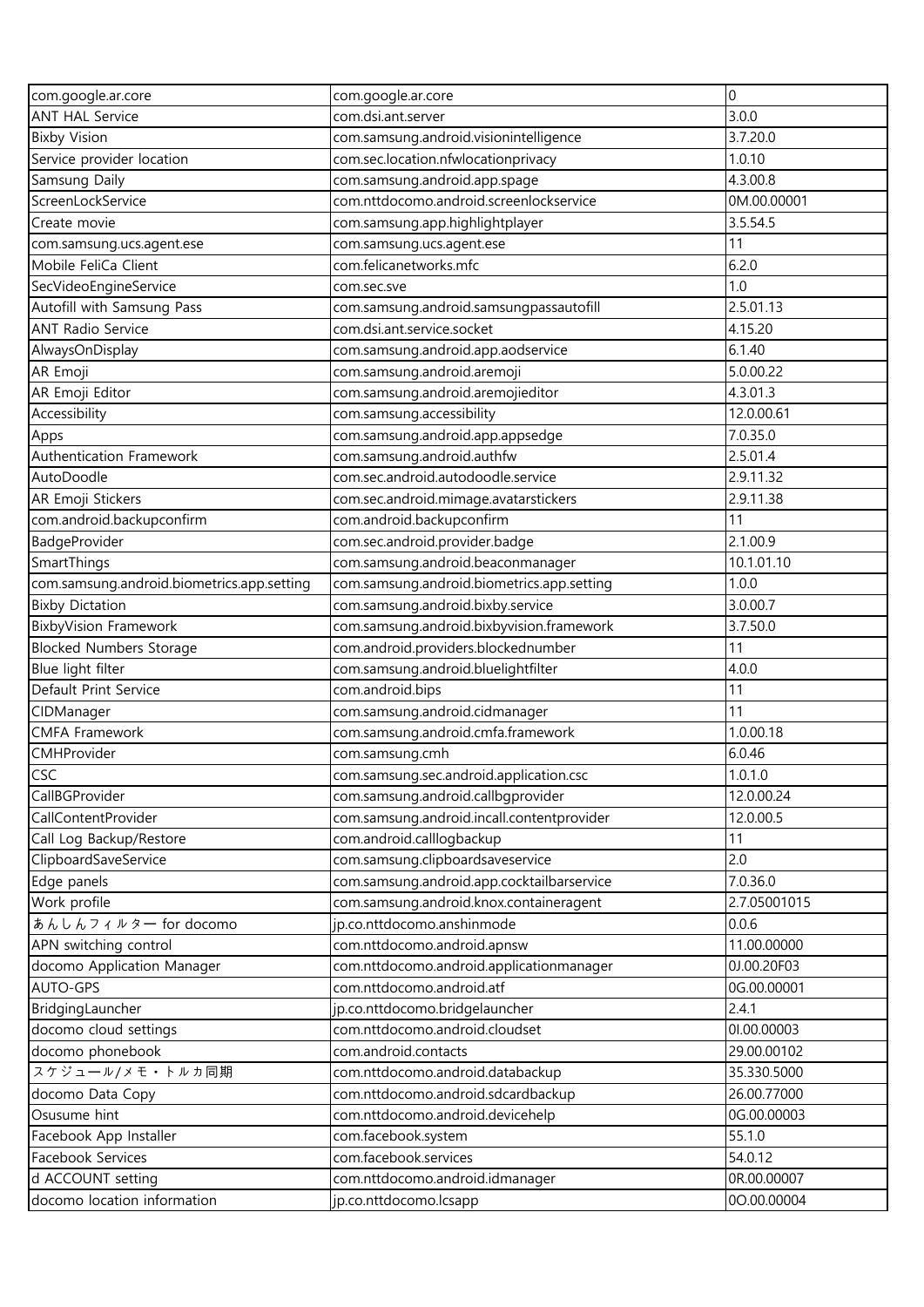| docomo LIVE UX                       | com.nttdocomo.android.dhome            | 0M.00.10002      |
|--------------------------------------|----------------------------------------|------------------|
| docomo mail                          | jp.co.nttdocomo.carriermail            | 68601            |
| my daiz                              | com.nttdocomo.android.mascot           | 12.10.03004      |
| Omakase Lock                         | com.nttdocomo.android.remotelock       | 16.00.0A003_1apk |
| Disaster kit                         | jp.co.nttdocomo.saigaiban              | 20.00.1          |
| Schedule & Memo                      | com.nttdocomo.android.schedulememo     | 0T.00.00004      |
| docomo service                       | com.nttdocomo.android.docomoset        | 0M.00.00001      |
| SuguApp                              | com.nttdocomo.android.phonemotion      | 0D.00.10002      |
| DcmWapPushHelper                     | com.nttdocomo.android.pf.dcmwappush    | 08.00.20000      |
| Remote Initialization Service        | com.nttdocomo.android.wipe             | 16.00.0A002_1apk |
| DeX for PC                           | com.sec.android.app.dexonpc            | 1.4.00.12        |
| Samsung DeX                          | com.sec.android.desktopmode.uiservice  | 3.9.21.1         |
| DeviceKeystring                      | com.sec.android.app.factorykeystring   | 11               |
| <b>DQA</b>                           | com.samsung.android.dqagent            | 2.0.11           |
| <b>DeviceTest</b>                    | com.sec.factory                        | 11               |
| DiagMonAgent                         | com.sec.android.diagmonagent           | 7.0.04           |
| Digital Wellbeing                    | com.samsung.android.forest             | 2.0.00.48        |
| com.google.android.documentsui       | com.google.android.documentsui         |                  |
| com.google.android.documentsui       | com.google.android.documentsui         |                  |
| Files                                | com.google.android.documentsui         | r_aml_300900700  |
| com.google.android.documentsui       | com.google.android.documentsui         |                  |
| com.google.android.documentsui       | com.google.android.documentsui         |                  |
| com.google.android.documentsui       | com.google.android.documentsui         |                  |
| com.google.android.documentsui       | com.google.android.documentsui         |                  |
| com.google.android.documentsui       | com.google.android.documentsui         |                  |
| Downloads                            | com.android.providers.downloads.ui     | 11               |
| Wallpapers                           | com.samsung.android.app.dressroom      | 1.3.55           |
| Live focus                           | com.samsung.android.app.dofviewer      | 6.0.32           |
| Wallpaper services                   | com.samsung.android.dynamiclock        | 3.3.00.55        |
| Dynamic System Updates               | com.android.dynsystem                  | 11               |
| TestWandFota                         | com.samsung.android.app.earphonetypec  | 1.2.12           |
| Nearby device scanning               | com.samsung.android.easysetup          | 11.0.10.0        |
| com.samsung.android.knox.attestation | com.samsung.android.knox.attestation   | 1.2.00.20        |
| com.sec.epdg                         | com.sec.epdg                           | 11               |
| <b>External Storage</b>              | com.android.externalstorage            | 11               |
| FaceService                          | com.samsung.faceservice                | 4.2.07           |
| Finder                               | com.samsung.android.app.galaxyfinder   | 9.6.27.0         |
| Find My Mobile                       | com.samsung.android.fmm                | 7.2.09.1         |
| Software update                      | com.wssyncmldm                         | 3.7.07           |
| <b>Fused Location</b>                | com.android.location.fused             | 11               |
| Galaxy Store                         | com.sec.android.app.samsungapps        | 4.5.20.11        |
| Samsung SM8250 GameDriver            | com.samsung.gamedriver.sm8250          | 11.0.00.0        |
| Game Launcher                        | com.samsung.android.game.gamehome      | 4.3.03.5         |
| Game Optimizing Service              | com.samsung.android.game.gos           | 3.4.00.23        |
| Game Booster                         | com.samsung.android.game.gametools     | 3.0.00.8         |
| Package installer                    | com.google.android.packageinstaller    | 11-6684105       |
| GPUWatch                             | com.samsung.gpuwatchapp                | 2.0.40           |
| Tags                                 | com.samsung.android.service.tagservice | 1.6.14.0         |
| HdmApp                               | com.samsung.android.hdmapp             | 1.0.00.8         |
| Adapt Sound                          | com.sec.hearingadjust                  | 11.0.14          |
| HwModuleTest                         | com.sec.android.app.hwmoduletest       | 11               |
| IPService                            | com.samsung.ipservice                  | 4.0.38           |
| ImsLogger                            | com.sec.imslogger                      | 1.20200801       |
|                                      |                                        |                  |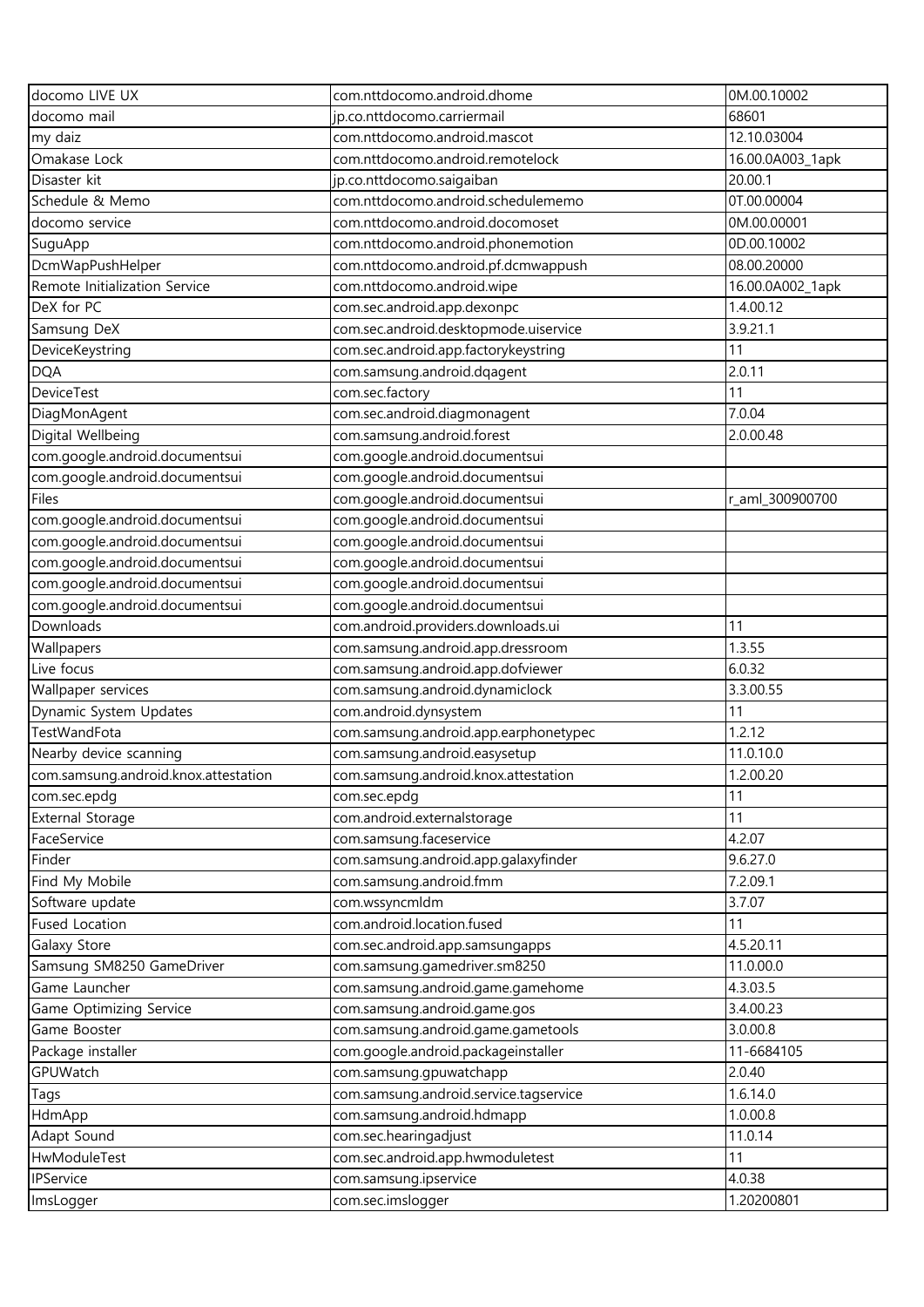| Input Devices                                    | com.android.inputdevices                                                                          | 11              |
|--------------------------------------------------|---------------------------------------------------------------------------------------------------|-----------------|
| SmartFPSAdjuster                                 | com.sec.android.smartfpsadjuster                                                                  | 11              |
| Samsung Visit In                                 | com.samsung.android.ipsgeofence                                                                   | 4.1.02.119      |
| <b>KLMS Agent</b>                                | com.samsung.klmsagent                                                                             | 3.4.20411       |
| Work profile                                     | com.samsung.android.knox.containercore                                                            | 1.0             |
| Samsung DeX Home                                 | com.sec.android.app.desktoplauncher                                                               | 3.0.03.43       |
| Device Services                                  | com.samsung.android.kgclient                                                                      | 2.2.70          |
| Knox Key Chain                                   | com.samsung.knox.keychain                                                                         | 11              |
| KnoxPushManager                                  | com.samsung.android.knox.pushmanager                                                              | 1.1.00.28       |
| <b>LED Cover</b>                                 | com.samsung.android.app.ledbackcover                                                              | 1.2.41          |
| LED Cover Service                                | com.sec.android.cover.ledcover                                                                    | 1.4.63          |
| Link to Windows Service                          | com.samsung.android.mdx                                                                           | 2.1.03.6        |
| <b>DECO PIC</b>                                  | com.samsung.android.livestickers                                                                  | 2.0.00.21       |
| Live Wallpaper Picker                            | com.android.wallpaper.livepicker                                                                  | 11              |
| com.android.localtransport                       | com.android.localtransport                                                                        | 11              |
| Work Setup                                       | com.android.managedprovisioning                                                                   | 11              |
| Samsung Galaxy Friends                           | com.samsung.android.mateagent                                                                     | 2.1.20.41       |
| mlp                                              | com.samsung.mlp                                                                                   | 5.0.04          |
| com.android.providers.media                      | com.android.providers.media                                                                       | 11              |
| MmsService                                       | com.android.mms.service                                                                           | 11              |
| MobileWips                                       | com.samsung.android.server.wifi.mobilewips                                                        | 1.1.16.0        |
| Service mode RIL                                 | com.sec.android.RilServiceModeApp                                                                 | 11              |
| MTP application                                  | com.samsung.android.MtpApplication                                                                | 1.0             |
| MTP Host                                         | com.android.mtp                                                                                   | 11              |
| Separate app sound                               | com.samsung.android.setting.multisound                                                            | 3.0.00.11       |
| NSDSWebApp                                       | com.sec.vsim.ericssonnsds.webapp                                                                  | 2.0.06.0        |
| Samsung Location SDK                             | com.sec.location.nsflp2                                                                           | 5.3.34          |
| NetworkDiagnostic                                | com.samsung.android.networkdiagnostic                                                             | 2.5.05.2        |
| com.google.android.networkstack.permissionconfig | com.google.android.networkstack.permissionconfig                                                  |                 |
| com.google.android.networkstack.permissionconfig | com.google.android.networkstack.permissionconfig                                                  |                 |
| com.google.android.networkstack.permissionconfig | com.google.android.networkstack.permissionconfig                                                  |                 |
|                                                  | com.google.android.networkstack.permissionconfig com.google.android.networkstack.permissionconfig |                 |
|                                                  | com.google.android.networkstack.permissionconfig com.google.android.networkstack.permissionconfig |                 |
|                                                  | com.google.android.networkstack.permissionconfig com.google.android.networkstack.permissionconfig | r_aml_300900722 |
| com.google.android.networkstack.permissionconfig | com.google.android.networkstack.permissionconfig                                                  |                 |
| com.google.android.networkstack.permissionconfig | com.google.android.networkstack.permissionconfig                                                  |                 |
| com.google.android.networkstack                  | com.google.android.networkstack                                                                   |                 |
| Network manager                                  | com.google.android.networkstack                                                                   | r_aml_300900700 |
| com.google.android.networkstack                  | com.google.android.networkstack                                                                   |                 |
| com.google.android.networkstack                  | com.google.android.networkstack                                                                   |                 |
| com.google.android.networkstack                  | com.google.android.networkstack                                                                   |                 |
| com.google.android.networkstack                  | com.google.android.networkstack                                                                   |                 |
| com.google.android.networkstack                  | com.google.android.networkstack                                                                   |                 |
| com.google.android.networkstack                  | com.google.android.networkstack                                                                   |                 |
| com.google.android.networkstack                  | com.google.android.networkstack                                                                   |                 |
| Configuration update                             | com.samsung.android.app.omcagent                                                                  | 5.3.13          |
| com.android.ons                                  | com.android.ons                                                                                   | 11              |
| Configuration message                            | com.wsomacp                                                                                       | 7.4.07          |
| OneDrive                                         | com.microsoft.skydrive                                                                            | 6.16            |
| Samsung PaymentFramework                         | com.samsung.android.spayfw                                                                        | 2.9.04          |
| People edge                                      | com.samsung.android.service.peoplestripe                                                          | 12.0.00.11      |
| RilNotifier                                      | com.sec.app.RilErrorNotifier                                                                      | 1.0.0           |
| Photo Editor                                     | com.sec.android.mimage.photoretouching                                                            | 2.9.11.33       |
|                                                  |                                                                                                   |                 |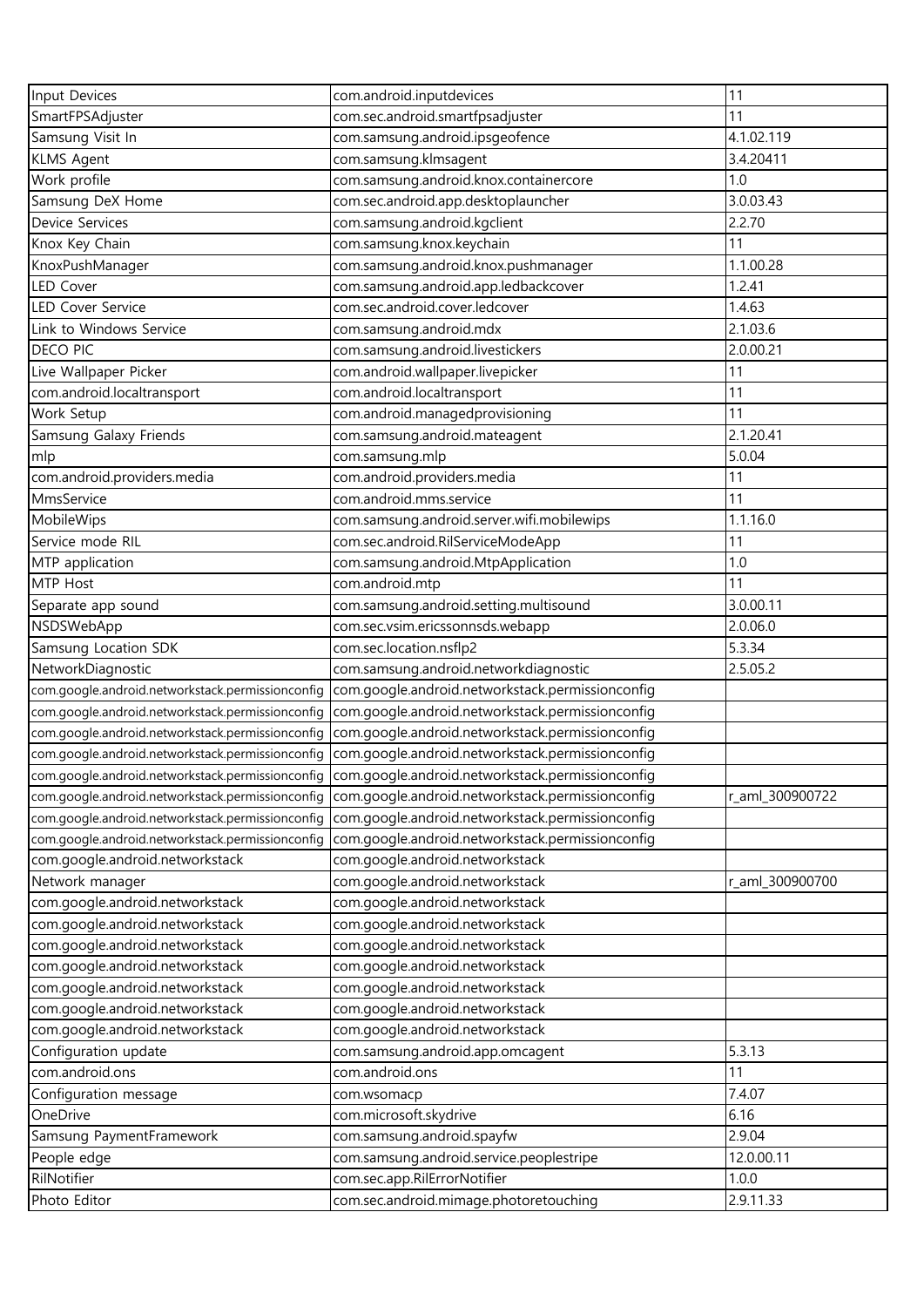| Application installer                 | com.sec.android.preloadinstaller                                          | 11                   |
|---------------------------------------|---------------------------------------------------------------------------|----------------------|
| ProxyHandler                          | com.android.proxyhandler                                                  | 11                   |
| Media and devices                     | com.samsung.android.mdx.quickboard                                        | 2.0.11.441           |
| <b>Bixby Routines</b>                 | com.samsung.android.app.routines                                          | 3.0.37.1             |
| <b>Customization Service</b>          | com.samsung.android.rubin.app                                             | 2.8.00.13            |
| SCameraService                        | com.samsung.android.camerasdkservice                                      | 1.1                  |
| SCameraXService                       | com.samsung.android.cameraxservice                                        | 1.1                  |
| Configuration update                  | com.samsung.android.sdm.config                                            | 3.0.07               |
| SKMSAgentService                      | com.skms.android.agent                                                    | $1.0.40 - 48$        |
| Software update                       | com.sec.android.soagent                                                   | 6.0.07               |
| Samsung Push Service                  | com.sec.spp.push                                                          | 3.3.06               |
| <b>SVC Agent</b>                      | com.samsung.android.svcagent                                              | 5.0.00.11            |
| Samsung account                       | com.osp.app.signin                                                        | 12.0.00.24           |
| Samsung Checkout                      | com.sec.android.app.billing                                               | 5.0.30.0             |
| Calendar Storage                      | com.android.providers.calendar                                            | 12.0.00.3            |
| Camera                                | com.sec.android.app.camera                                                | 11.0.00.91           |
| Samsung Cloud                         | com.samsung.android.scloud                                                | 4.6.00.12            |
| Contacts                              | com.samsung.android.app.contacts                                          | 12.1.05.31           |
| Contacts Storage                      | com.samsung.android.providers.contacts                                    | 12.0.26              |
| Samsung Core Services                 | com.samsung.android.scs                                                   | 1.0.00.32            |
| Samsung Device Health Manager Service | com.sec.android.sdhms                                                     | 11                   |
| Phone                                 | com.samsung.android.dialer                                                | 12.1.05.31           |
| Samsung Experience Svc                | com.samsung.android.mobileservice                                         | 12.0.00.24           |
|                                       |                                                                           | 12.0.00.49           |
| Gallery<br>Call                       | com.sec.android.gallery3d                                                 | 12.0.01.30           |
|                                       | com.samsung.android.incallui                                              |                      |
| Magnifier                             | com.sec.android.app.magnifier                                             | 10.0.60<br>1.0.02.46 |
| Samsung Multi Connectivity            | com.samsung.android.mcfserver                                             | 2.6.00.32            |
| Samsung Pass                          | com.samsung.android.samsungpass<br>com.samsung.android.samsungpositioning | 3.1.01.6             |
| SamsungPositioning                    | com.samsung.android.smartsuggestions                                      | 11                   |
| SamsungSmartSuggestions<br>What       | com.samsung.android.app.social                                            | 12.0.00.4            |
| Video Player                          |                                                                           | 7.3.10.30            |
|                                       | com.samsung.android.video                                                 |                      |
| Separated Apps                        | com.samsung.android.appseparation                                         | 1.0.01.32<br>1.0.27  |
| Configuration update                  | com.samsung.android.providers.carrier                                     | 11                   |
| Download Manager                      | com.android.providers.downloads                                           |                      |
| Sec Media Storage                     | com.samsung.android.providers.media                                       | 11                   |
| My Files                              | com.sec.android.app.myfiles                                               | 12.0.00.463          |
| Settings                              | com.android.settings                                                      | 11                   |
| Settings Suggestions                  | com.android.settings.intelligence                                         | 11                   |
| Samsung SetupWizard                   | com.sec.android.app.SecSetupWizard                                        | 3.0.20.1             |
| SecSoundPicker                        | com.samsung.android.secsoundpicker                                        | 1.0.00.21            |
| Dialer Storage                        | com.android.providers.telephony                                           | 11                   |
| Secure Folder                         | com.samsung.knox.securefolder                                             | 1.6.01.41            |
| Send SOS messages                     | com.sec.android.app.safetyassurance                                       | 12.0.00.37           |
| SettingsBixby                         | com.samsung.android.app.settings.bixby                                    | 3.0.19               |
| Settings Storage                      | com.android.providers.settings                                            | 11                   |
| Settings                              | com.samsung.android.SettingsReceiver                                      | 11                   |
| Quick Share                           | com.samsung.android.app.sharelive                                         | 12.0.00.13           |
| com.android.sharedstoragebackup       | com.android.sharedstoragebackup                                           | 11                   |
| Shell                                 | com.android.shell                                                         | 11                   |
| Single Take                           | com.samsung.android.singletake.service                                    | 2.0.00.18            |
| Smart Call                            | com.samsung.android.smartcallprovider                                     | 12.0.00.19           |
| EpdgTestApp                           | com.sec.epdgtestapp                                                       | 11                   |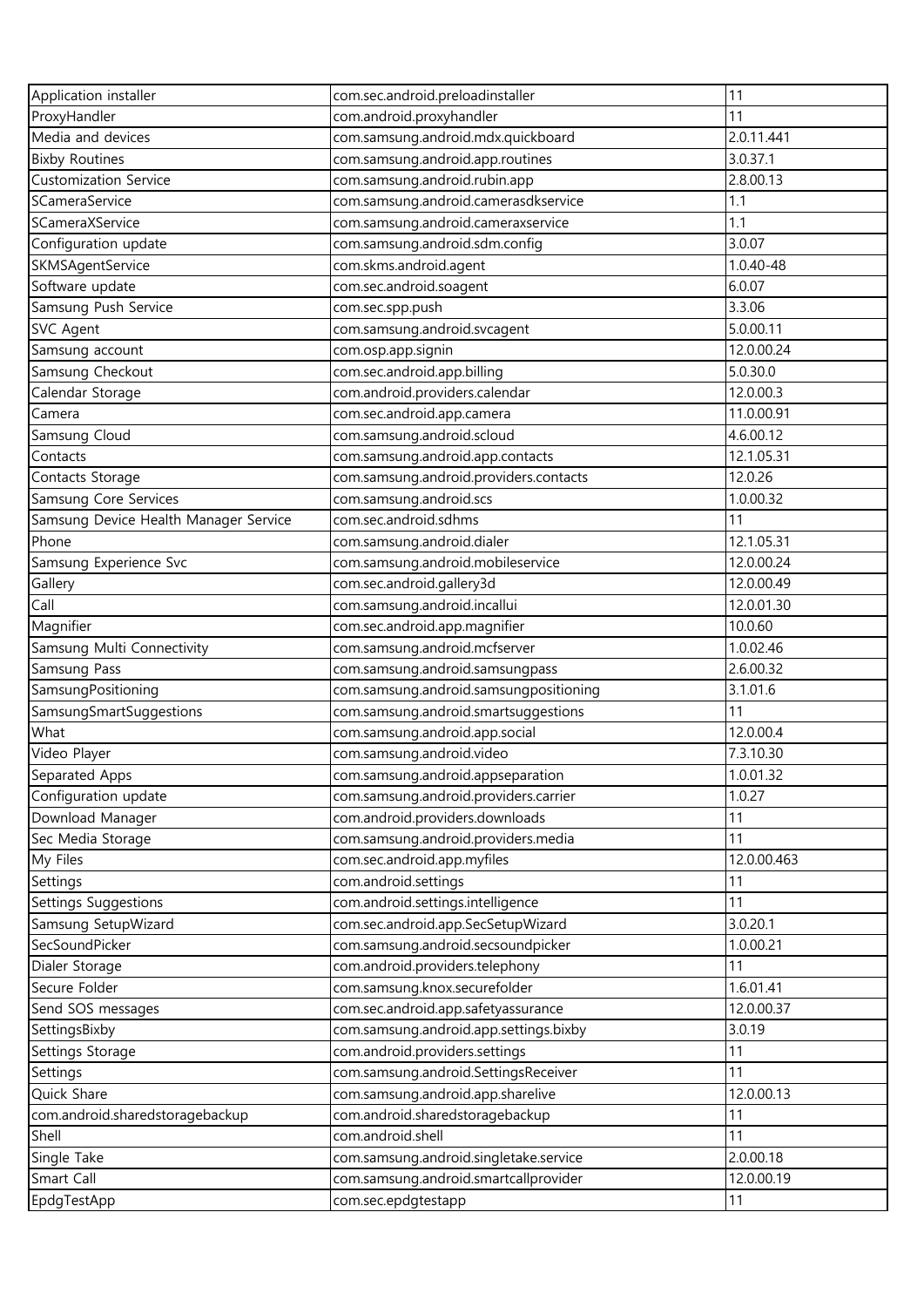| Device care                              | com.samsung.android.lool                                          | 12.0.00.40                 |
|------------------------------------------|-------------------------------------------------------------------|----------------------------|
| Device security                          | com.samsung.android.sm.devicesecurity                             | 7.0.11                     |
| com.samsung.android.smartswitchassistant | com.samsung.android.smartswitchassistant                          | 2.0.01                     |
| SoHService                               | com.samsung.sait.sohservice                                       | 11                         |
| SoundAlive                               | com.sec.android.app.soundalive                                    | 9.5.13                     |
| Intent Filter Verification Service       | com.android.statementservice                                      | 1.0                        |
| Crocro and friends                       | com.samsung.android.app.camera.sticker.facearavatar.preload       | 3.0.11                     |
| StoryService                             | com.samsung.storyservice                                          | 4.0.31                     |
| SystemUIBixby2                           | com.samsung.systemui.bixby2                                       | 1.4.01.1                   |
| Samsung DeX System UI                    | com.samsung.desktopsystemui                                       | 11                         |
| SystemUpdate                             | com.sec.android.systemupdate                                      | 12.0.00.0                  |
| TADownloader                             | com.samsung.android.tadownloader                                  | 1.2.03                     |
| AuthFw TaPack                            | com.samsung.android.tapack.authfw                                 | 1.0.32.0                   |
| Tags                                     | com.android.apps.tag                                              | 4.3.00                     |
| TalkBack                                 | com.samsung.android.accessibility.talkback                        | 12.0.00.22                 |
| Tasks                                    | com.samsung.android.app.taskedge                                  | 4.2.19                     |
| Phone Services                           | com.android.phone                                                 | 11                         |
| Phone                                    | com.android.server.telecom                                        | 11                         |
| Call settings                            | com.samsung.android.app.telephonyui                               | 12.0.01.24                 |
| Galaxy Themes Service                    | com.samsung.android.themecenter                                   | 11.0.0.0                   |
| Galaxy Themes                            | com.samsung.android.themestore                                    | 5.2.00.1106                |
| Tips                                     | com.samsung.android.app.tips                                      | 3.0.26.0                   |
| One UI Home                              | com.sec.android.app.launcher                                      | 12.0.00.153                |
| <b>User Dictionary</b>                   | com.android.providers.userdictionary                              | 11                         |
| VolumeMonitorProvider                    | com.sec.android.app.volumemonitorprovider                         | 1.2.02                     |
|                                          |                                                                   |                            |
| VpnDialogs                               | com.android.vpndialogs                                            | 11<br>1.20053.27.0         |
| core                                     | com.microsoft.appmanager                                          | 1.0                        |
| <b>IMS</b> Service                       | com.sec.imsservice<br>com.samsung.android.knox.analytics.uploader | 1.2.01.1                   |
| Knox Analytics Uploader                  | com.knox.vpn.proxyhandler                                         | 11                         |
| KnoxVpnPacProcessor                      | com.sec.android.app.ringtoneBR                                    | 1.0.00.4                   |
| ringtonebackup<br>Service mode           |                                                                   |                            |
|                                          | com.sec.android.app.servicemodeapp                                | 11<br>1.0                  |
| SmartFaceService                         | com.samsung.android.smartface                                     | 11                         |
| com.samsung.android.wallpaper.res        | com.samsung.android.wallpaper.res                                 | 1.0.3                      |
| Disney DX                                | jp.co.disney.apps.gm.disneydx                                     |                            |
| Amazon Kindle                            | com.amazon.kindle                                                 | 0.9.24                     |
| <b>TikTok</b>                            | com.ss.android.ugc.trill                                          | 17.3.0                     |
| My docomo                                | com.nttdocomo.android.mydocomo                                    | 1.6.0                      |
| ローソン                                     | jp.co.lawson.android                                              | 1.0                        |
| <b>Instruction Manual</b>                | com.sec.android.japan.manual.sc51a                                | 0.0.1                      |
| 地図アプリダウンローダ                              | jp.dmapnavi.navi02                                                | 18.02.2                    |
| Anshin Security                          | com.nttdocomo.android.anshinsecurity                              | 01.00.00000                |
| dcard                                    | com.nttdocomo.dcard                                               | 1.02.0                     |
| Amazon Shopping                          | com.amazon.mShop.android.shopping                                 | 1.0.133.0-litePatron_30610 |
| 遠隔サポート                                   | com.rsupport.rs.activity.ntt                                      | 1.2.0.335.1a(Build 436)    |
| d払い                                      | com.nttdocomo.keitai.payment                                      | 1.8.0                      |
| Jspeak                                   | com.nttdocomo.android.voicetranslation                            | 3.1.0                      |
| Facebook                                 | com.facebook.katana                                               | stub (55.1.0)              |
| データ保管BOX                                 | com.nttdocomo.android.cloudstorageservice                         | 02.00022                   |
| iDアプリ                                    | jp.id_credit_sp.android                                           | 28.00.0                    |
| dフォト                                     | com.nttdocomo.android.photocollection                             | 0E.00.00000                |
| マクドナルド                                   | jp.co.mcdonalds.android                                           | 0.0.1                      |
| dポイントクラブ                                 | com.nttdocomo.android.dpoint                                      | 13.12.00                   |